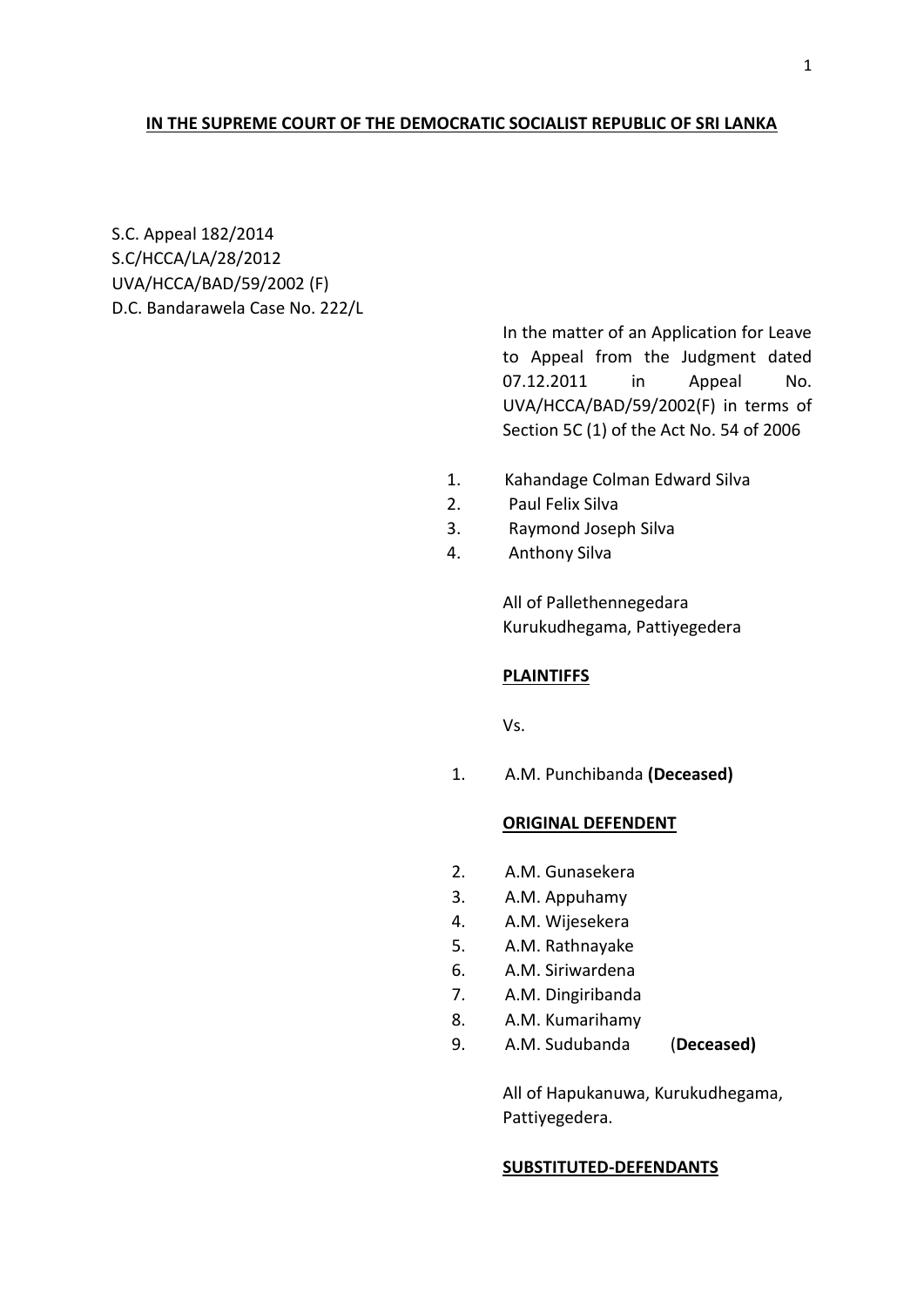#### AND

- 1. Kahandage Colman Edward Silva
- 2. Paul Felix Silva
- 3. Raymond Joseph Silva
- 4. Anthony Silva

All of Pallethennegedara Kurukudhegama, Pattiyegedera

#### **PLAINTIFFS-APPELLANTS**

Vs.

1. A.M. Punchibnada **(Deceased)**

#### **ORIGINAL DEFENDENT**

- 2. A.M. Gunasekera
- 3. A.M. Appuhamy
- 4. A.M. Wijesekera
- 5. A.M. Rathnayake
- 6. A.M. Siriwardena
- 7. A.M. Dingiribanda
- 8. A.M. Kumarihamy
- 9. A.M. Sudubanda

All of Hapukanuwa, Kurukudhegama, Pattiyegedera.

## **SUBSTITUTED-DEFENDENT-RESPONDENTS**

### **AND NOW BETWEEN**

- 2. A.M. Gunasekera
- 4. A.M. Wijesekera

Both of Hapukanuwa, Kurukudhegama, Pattiyegedera

# **SUBSTITUTED 2ND AND 4TH DEFENDANT-RESPONDENT-PETITIONERS**

Vs.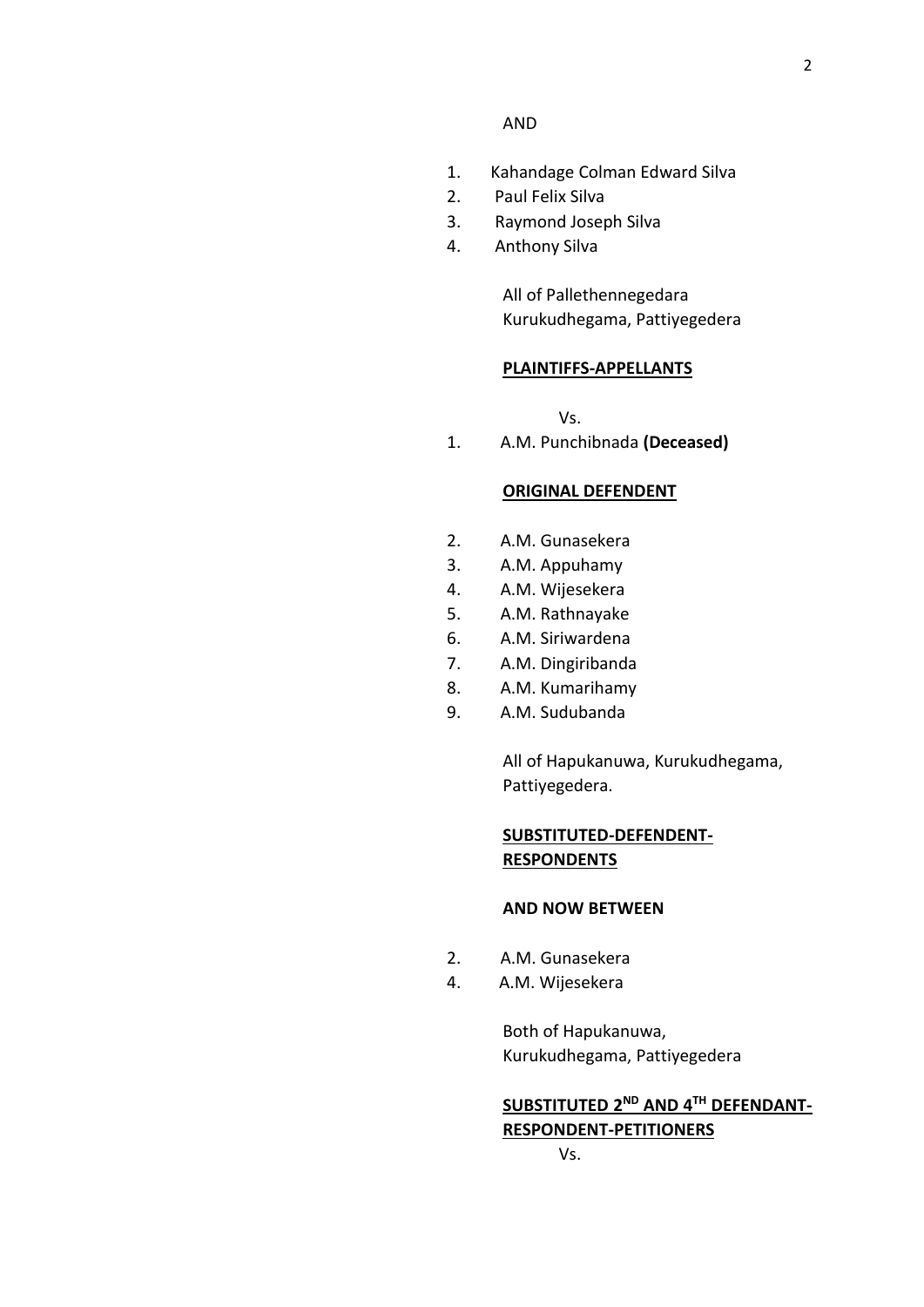- 1. Kahandage Colman Edward Silva
- 2. Paul Felix Silva
- 3. Raymond Joseph Silva
- 4. Anthony Silva

All of Pallethennegedara Kurukudhegama, Pattiyegedera

## **PLAINTIFF-APPELLANTS-RESPONDENTS**

- 3. A.M. Appuhamy
- 5. A.M. Rathnayake
- 6. A.M. Siriwardena
- 7. A.M. Dingiribanda
- 8. A.M. Kumarihamy
- 9. A.M. Sudubanda

All of Hapukanuwa, Kurukudhegama, Pattiyegedera.

## **SUBSTITUTED 3RD AND 5TH – 9 TH DEFENDANT-RESPONDENT-RESPONDENTS**

| <b>BEFORE:</b>     | Sisira J. de Abrew J.                                             |
|--------------------|-------------------------------------------------------------------|
|                    | Anil Gooneratne J. &                                              |
|                    | Prasanna S. Jayawardena P.C., J.                                  |
| <b>COUNSEL:</b>    | H. Withanachchi for Substituted 2 <sup>nd</sup> & 4 <sup>th</sup> |
|                    | Defendant-Respondent-Appellants                                   |
|                    | Manohara de Silva P.C., for the Plaintiff-Appellant-Respondents   |
| <b>ARGUED ON:</b>  | 02.12.2016                                                        |
|                    |                                                                   |
| <b>DECIDED ON:</b> | 22.02.2017                                                        |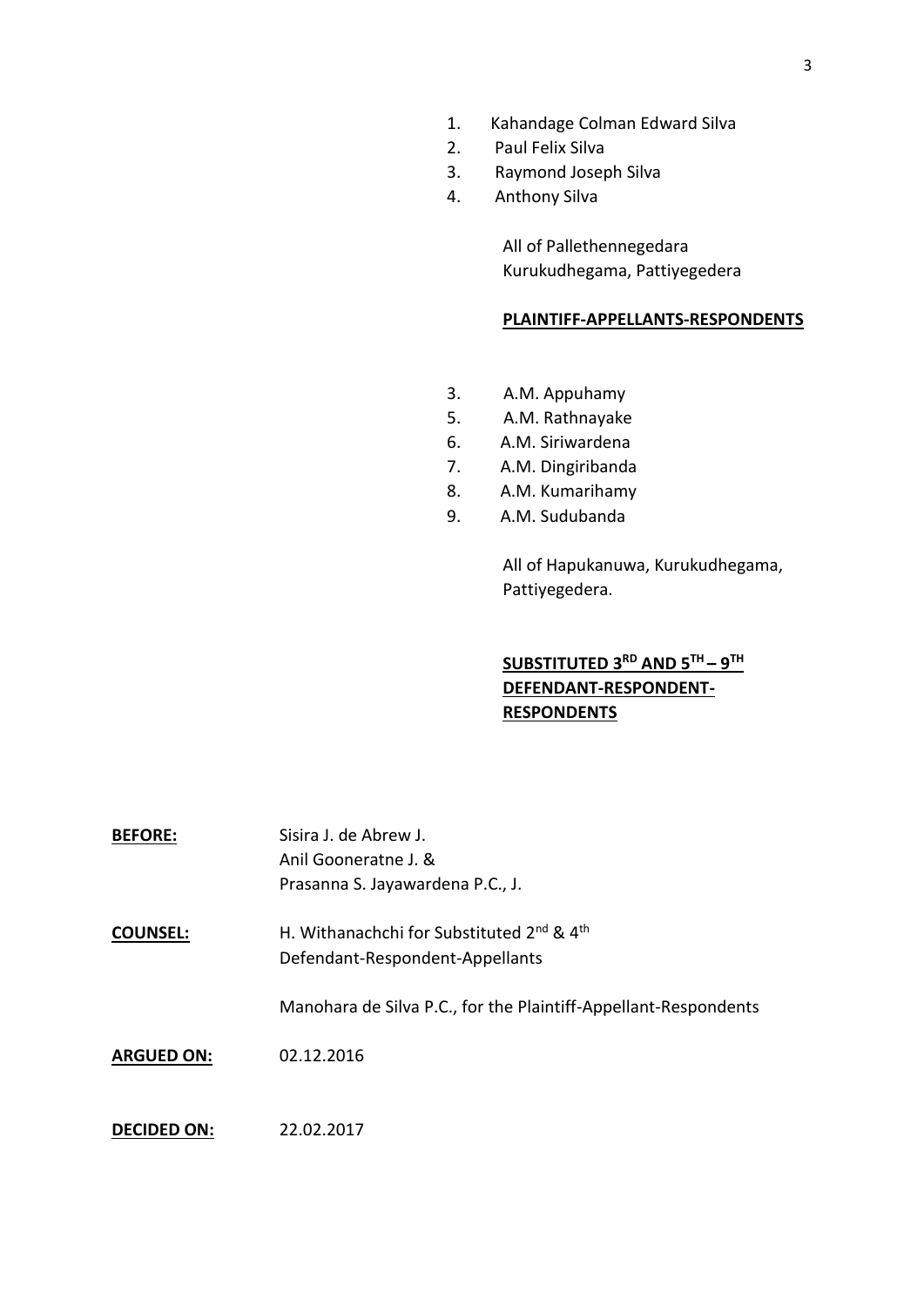#### **GOONERATHNE J.**

This was an action filed in the District Court of Bandarawela for a declaration of title to the land described as 'Neludande Agatha' by a plaint presented to the District Court on or about 24.07.1978 under the Administration of Justice Law. (folio 89/93) Land is in extent of one pela of paddy sowing. By the said plaint the Plaintiffs have sought to evict the Defendants and they also claim damages as pleaded. Learned District Judge dismissed the Plaintiffs' action. However issue Nos. (1) to (9) raised by the plaintiffs were answered in favour of the Plaintiffs. Though Plaintiff's action was dismissed the trial Judge in his Judgment states (last paragraph) without prejudice to the dismissal of the action, based on evidence and on a balance of probability Plaintiffs' case is proved.

When I consider the Judgment it is apparent that the action was dismissed by the learned District Judge (answering issue Nos. 14, 15, 16 & 18 & 19 in favour of the Defendant) for want of jurisdiction i.e failure to comply with Section 14 of the Conciliation Board Act to produce a non-settlement certificate from the relevant Conciliation Board, and due to a settlement entered before the Conciliation Board for the same corpus prior to the date of the present cause of action and District Court entered Decree based on the settlement. The appeal to the High Court was only on the question of dismissal of Plaintiffs' action. High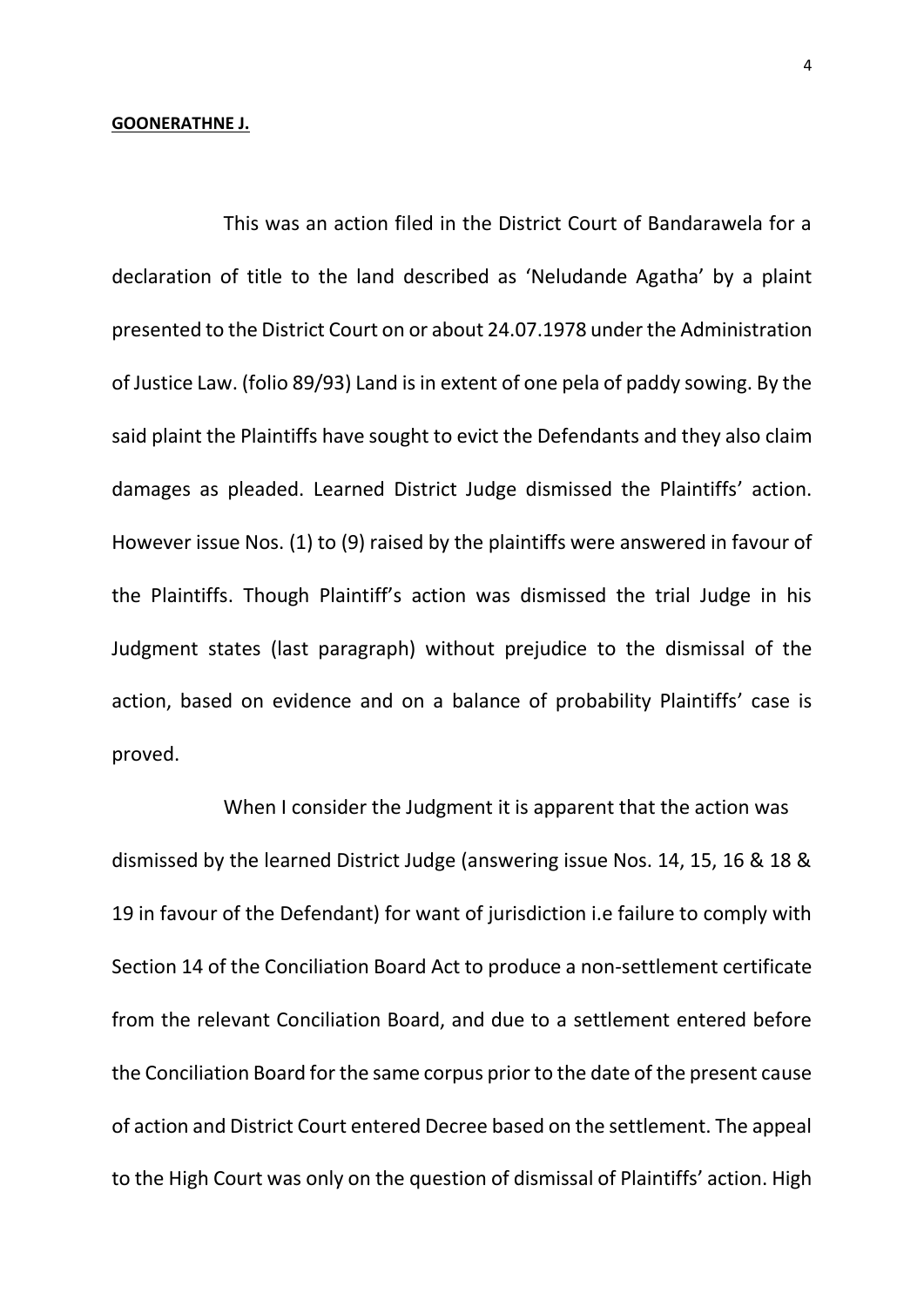Court set aside that part of the Judgment (Dismissal) and allowed the appeal of the Plaintiff-Appellants.

The Supreme Court on or about 26.09.2014 granted Leave to Appeal on the following questions of law set out in paragraphs 15(i), (v), (vi), (vii)& (viii) of the Petition.

- (i) Did the High Court err in law by applying the principles laid down in R. Arnolis and two others Vs. R. Hendrick in relation to the Certificate of non-settlement in the circumstances of this case?
- (v) Did the High Court misdirect itself by failing to consider the fact that the Plaintiffs have not pleaded in the plaint or led evidence to establish the fact that there was no valid settlement between the parties?
- (vi) Did the High Court err in law by reversing the findings of the learned Trial Judge arrived at against the Plaintiffs on the question of jurisdiction?
- (vii) Did the learned High Court Judges err with regard to the validity of the settlement arrived at before the Conciliation Board?
- (viii) Whether the High Court misdirected itself with regard to the constructions of the provisions of Section 14(1) of the Conciliation Boards Act No. 10 of 1958?

Learned President's Counsel for Plaintiff-Appellant-Respondent raised the

# following questions

(i) Whether issue Nos. 14, 15 and 16 could have been answered in favour of the Defendants in the event of the admission of document P14 without any objection by the defendants?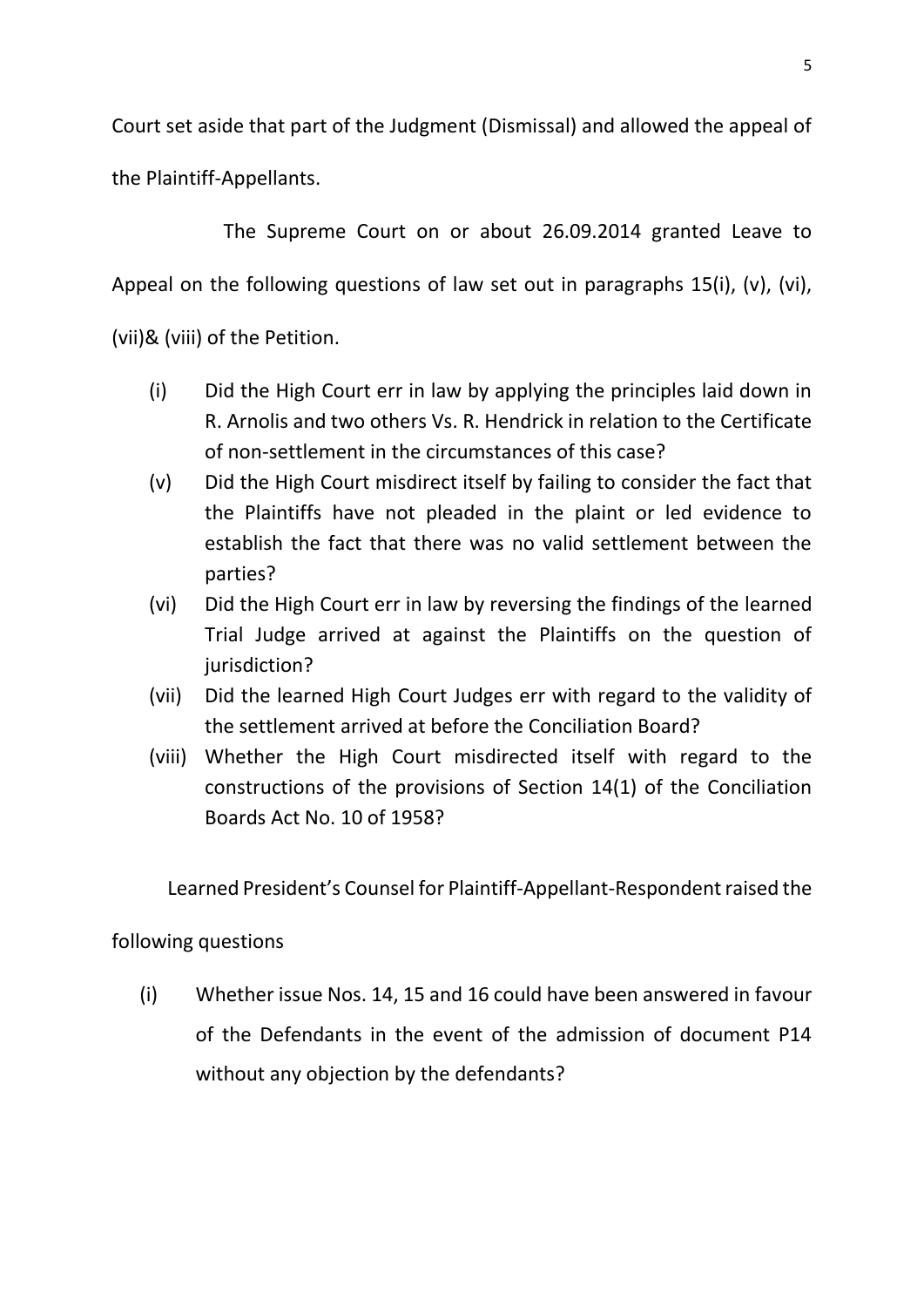(ii) In any event, even, since the Defendants have failed to specifically raise any issue under Section 14 of the Conciliation Boards Act, can the Defendants challenge the maintainability of the Plaintiff's action?

It would be necessary to ascertain the very basic facts in a case of this nature which is now subject to an appeal in the Supreme Court. The material available suggest that the plaint was filed on or about 24.07.1978 pertaining to a land called "Neludande Agatha".

Defendants filed answer on 27.06.1979, and inter alia pleaded that Plaintiffs' land called "Neludande Agatha" does not give a clear description of the land and that the Defendants are the owners of a land called as "Neludande Penapotha Kumbura" in extent of paddy sowing of 1 amuna and 5 kurinis. The names of the lands as pleaded suggest two different lands. The records also indicates that thereafter, the Defendants filed amended answer on 14.06.1990 i.e 11 years after having filed the original answer. (folio 109-X2). In paragraph 9 of the amended answer it is pleaded that lot 2 in Surveyor Ariyasena, plan No. 3029 was subject to a settlement in the 'Atampitiya' Conciliation Board in terms of section 12 of the Conciliation Board Act and the Defendants are the owners and as per Section 13(3) (a) of the above Act, it is a settlement to be deemed to be a Decree of the District Court in terms of the said Act and for that reason District Court has no jurisdiction to hear and determine this action and Plaintiffs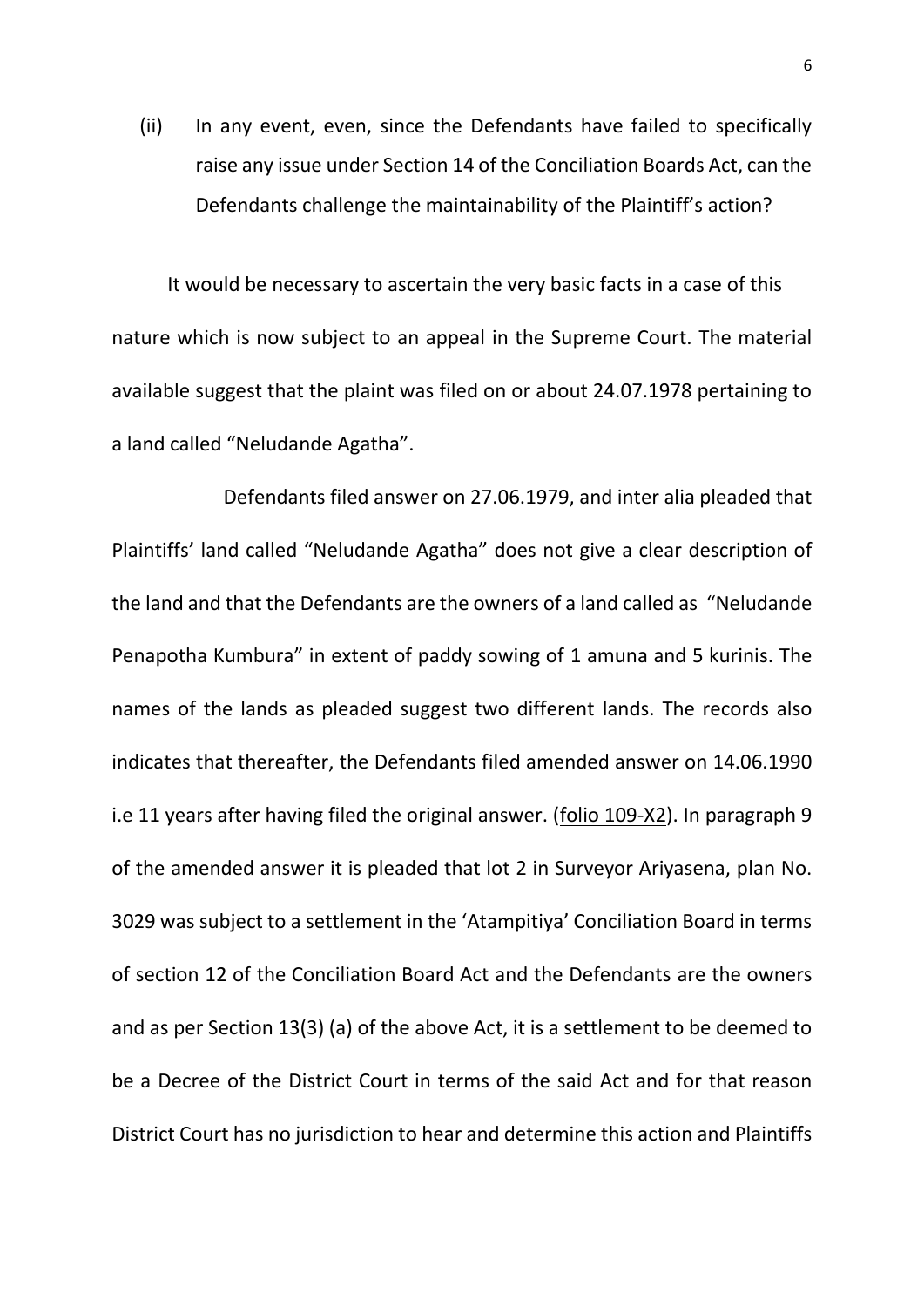cannot maintain this action. The certificate relied upon the Defendant parties is at folio 445, 446, 447 & 448 (වි3.වි 4, වි4a වි4b).

In paragraph 10 of the amended answer it is also pleaded that unless a certificate under Section 14 of the Conciliation Board Act is produced by the Plaintiffs, the present action cannot be maintained by Plaintiffs and District Court has no jurisdiction to hear and determine this action. It is further pleaded that no such certificate has been produced with the plaint or with the pleadings concerning the appointment of a guardian, or next friend and as at the time 4<sup>th</sup> Plaintiff was a minor.

Let me examine  $\mathfrak{S}3$  to  $\mathfrak{S}4b$  (folios 445 – 448) namely the Conciliation Board Certificate issued under Section 12 of the said law.

Folio 445 refers to a complaint made by A.M. Punchibanda against K. J. Silva regarding forcible possession of Kurukude Pennapatha Kumbura in 1968. Both K. J. Silva and A.M. Punchibanda agreed to partition (බෙදා වෙන් කර ගැනීමට) 'Penapoth Kumbura' and 'Neludande Agatha' paddy fields. But K.J. Silva objects to pay Government Surveyor's fee, but A.M. Punchibanda agrees to bear the cost. The land to be separated as follows.

To A.M. Punchibanda as in transfer deed No. 30206which show an extent of 1 Amuna and 5 Kuranis. To K. J. Silva as in title deed 7068 of 20 May 1908 of 1 pala paddy sowing. Both parties agree to partition the land, according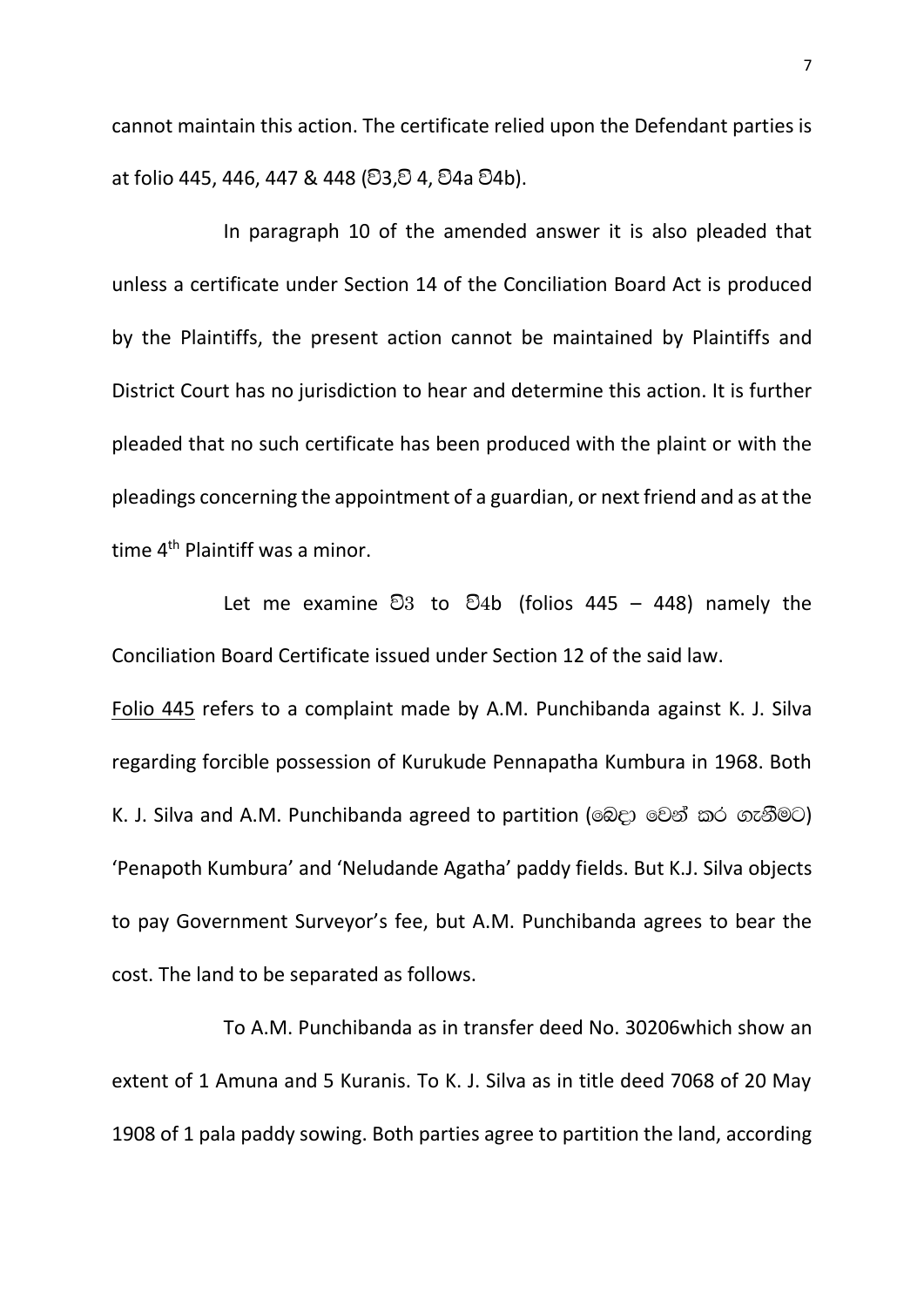to Government Surveyers plan (settlement entered on 25.101.1975) V3 – folio 446, refer to the information that is required to be sent to court as per Section 13 of the Act. It states that complaint was made against K.J. Silva by A.M. Punchibanda regarding forceful possession of ''Penapoth Kumbura" Since 1968. The Conciliation Board inquired into the matter and settled the dispute. As stated above it is recorded that K.J. Silva and A.M. Punchibanda agreed to partition. "Neludande Agatha" and ''Penapoth Kumbura", respectively. In the same manner as stated in folio 445. K.J. Silva did not agree to pay Surveyors fees but Punchibanda agreed to bear the cost. Both parties agree that the partition of the land in dispute is to be done by a survey of a Government Surveyor.

Folio 447 – It refers to notes of Attampitiya Conciliation Board. Notes pertaining to settlement of dispute. It is recorded that a settlement was possible and parties on 25.01.1975 agreed to settle the dispute, as follows. As stated above surveyor fees to be paid by A.M. Punchibanda.

Folio 448 – It is a continuation of folio 447. The manner of separation of lands are stated viz. ''Penapoth Kumbura" and "Neludande Agatha (both paddy fields). As in deed No. 30206 attested by D.W.C. Ekanayake Notary, of land in extent of paddy sowing of 1 amuna and 5 kurinis to A.M. Punchibanda. The land depicted in transfer deed No. 7068 of 20<sup>th</sup> May 1908 an extent of land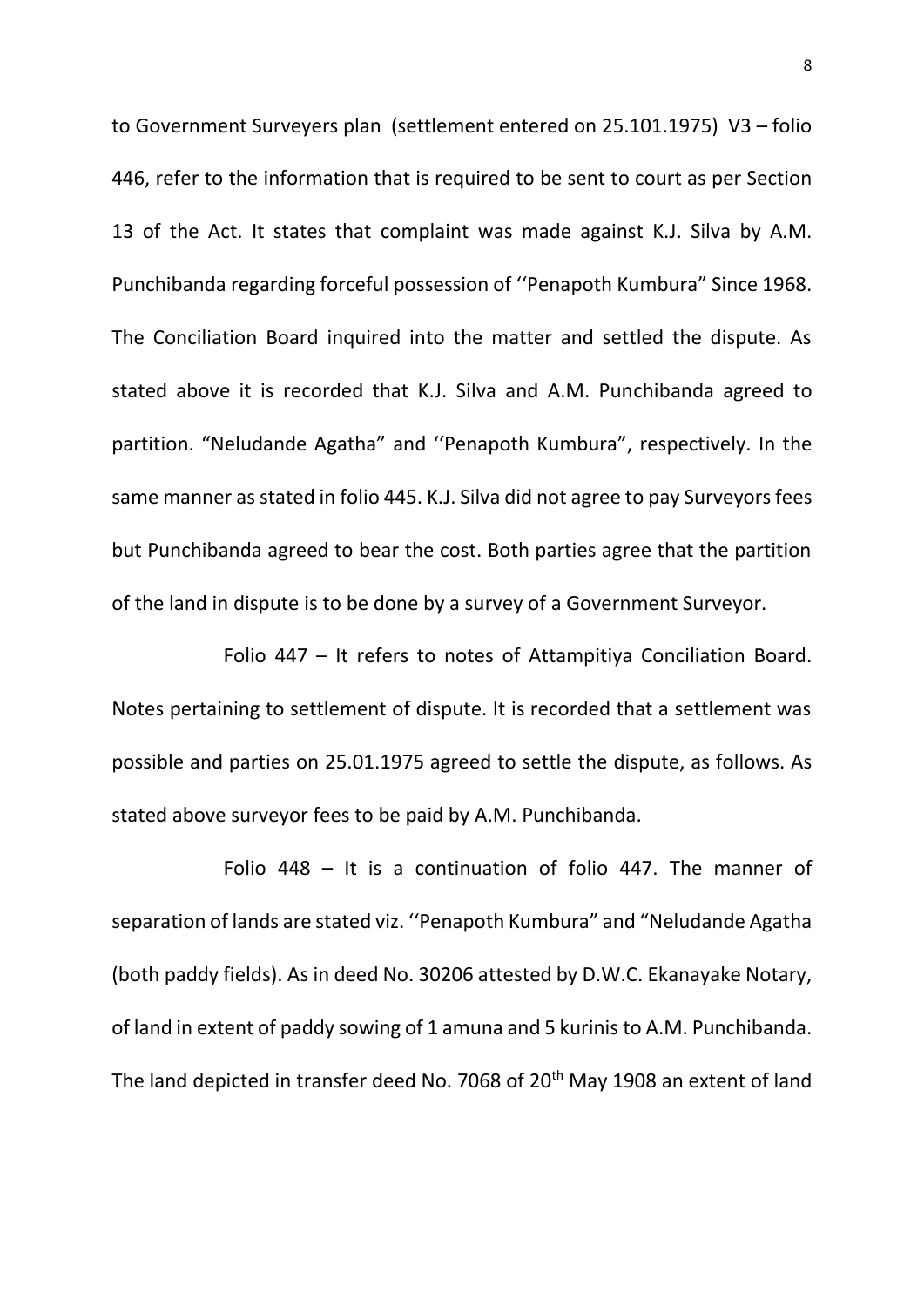of 1 pela paddy sowing to K. J. de Silva. Parties agree to a Surveyor as above to partition the land by a survey to be done by a Government Surveyor.

On perusing all above papers of the Attampitiya Conciliation Board it is apparent that K. J. de Silva and A.M. Punchibanda entered into a settlement on 25.01.1975 subject to the land being partitioned and shown by a survey plan to be surveyed by a Government Surveyor. Though the matter was settled, there is no indication of a Survey done and a plan executed as agreed between parties. That shows that the agreement had been conditional on execution of a plan, which material is not available to this court. (No plan was produced to prove agreement as above)

In the submissions of learned President's Counsel this court was informed that K.J. Silva is not a Plaintiff to the action before court since he parted with title to the property in dispute in the year 1974 in favour of his children the present Plaintiffs. Original Defendant Punchibanda was a party to the suit but is now deceased. There is this question which has not been properly addressed to this court by learned counsel for  $2^{nd}$  and  $4^{th}$  Defendant –Respondent-Appellant, the validity of the purported settlement which was agreed upon and entered by the original Defendant with K.J. Silva who had parted with title. As such can the Appellant party place any reliance on such a settlement or agreement? Even the learned District Judge has not considered this aspect. Learned District Judge in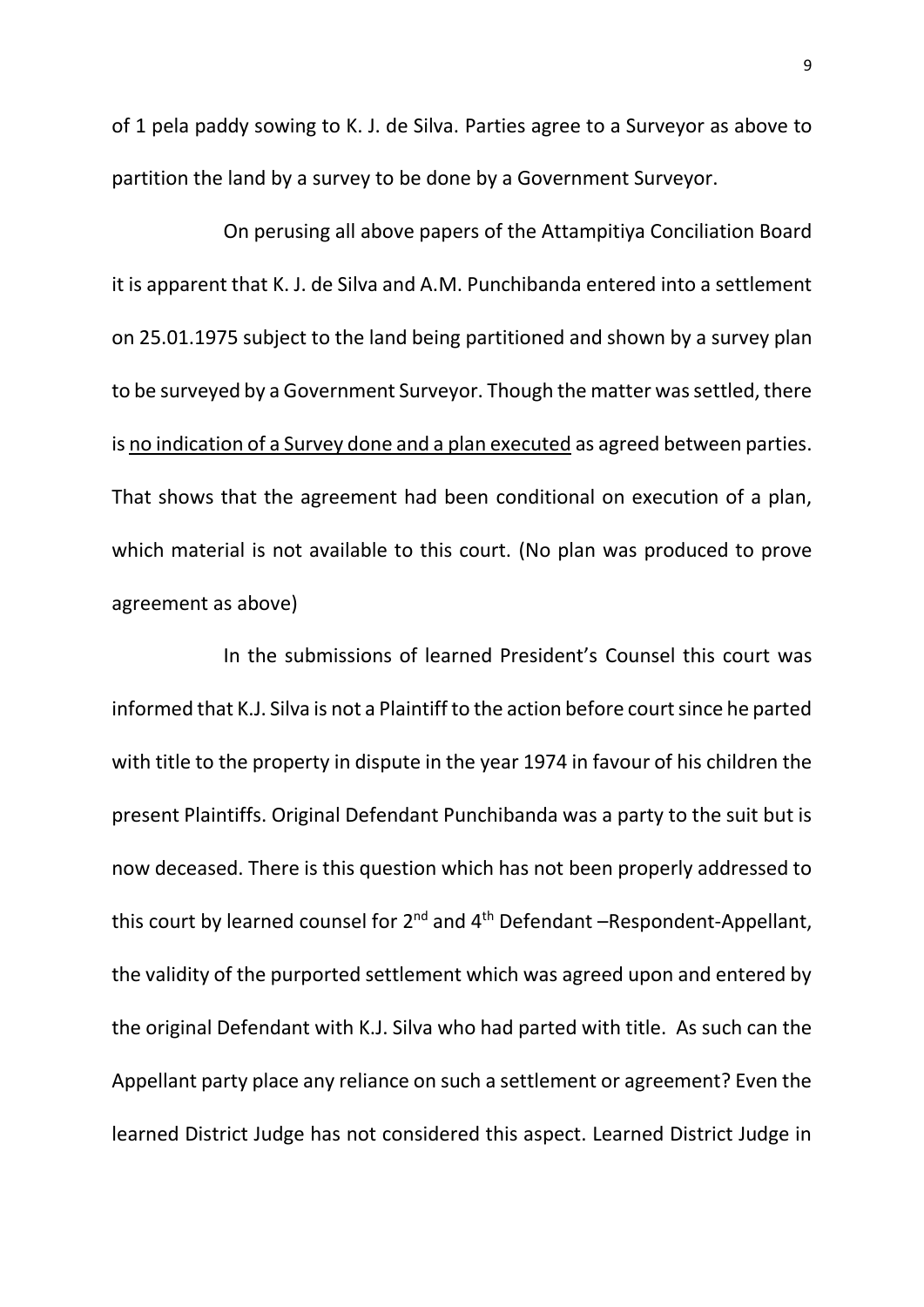his Judgment in this regard refer to the settlement between the original Defendant and K.J. Silva (who is not a party to the suit). Learned District Judge no doubt referred to the relevant law under the Conciliation Board Act, viz Section 13(2) & 13(3). Therefore based on such a settlement by way of an agreement would not bind a minor. (4<sup>th</sup> Plaintiff). As such the Conciliation Board decision conveyed to court which is in document V3 produced by the Defendants to support their position that the dispute was settled between parties cannot be permitted to stand, or same to be filed of record as in Section 13(3) of the Conciliation Board Act which is deemed to be a decree of that court.

Section 13 of the said law reads thus:

- 13(1) Any party to a civil dispute which is settled by a Conciliation Board in any Conciliation Board area may, within thirty days after the date of settlement of such dispute, in writing notify to the Chairman of the Panel of Conciliators constituted for such Conciliation Board area that, with effect from such date as shall be specified in the notification, the settlement effected by such Board will be repudiated by him for the reasons stated in the notification, and, where such notification is made with such reasons stated therein, such settlement shall cease to be in force from the date specified in such notification.
	- (2) Where the written notification referred to in subsection (1) is not received by such Chairman within thirty days after the date of settlement of such dispute, such Chairman shall forthwith transmit to the District Court or the Court of Requests or the Rural Court, as the case may be, having jurisdiction to hear and adjudicate upon such dispute, a copy of the settlement recorded by that Board. Such copy shall be signed and certified by the President of that Board.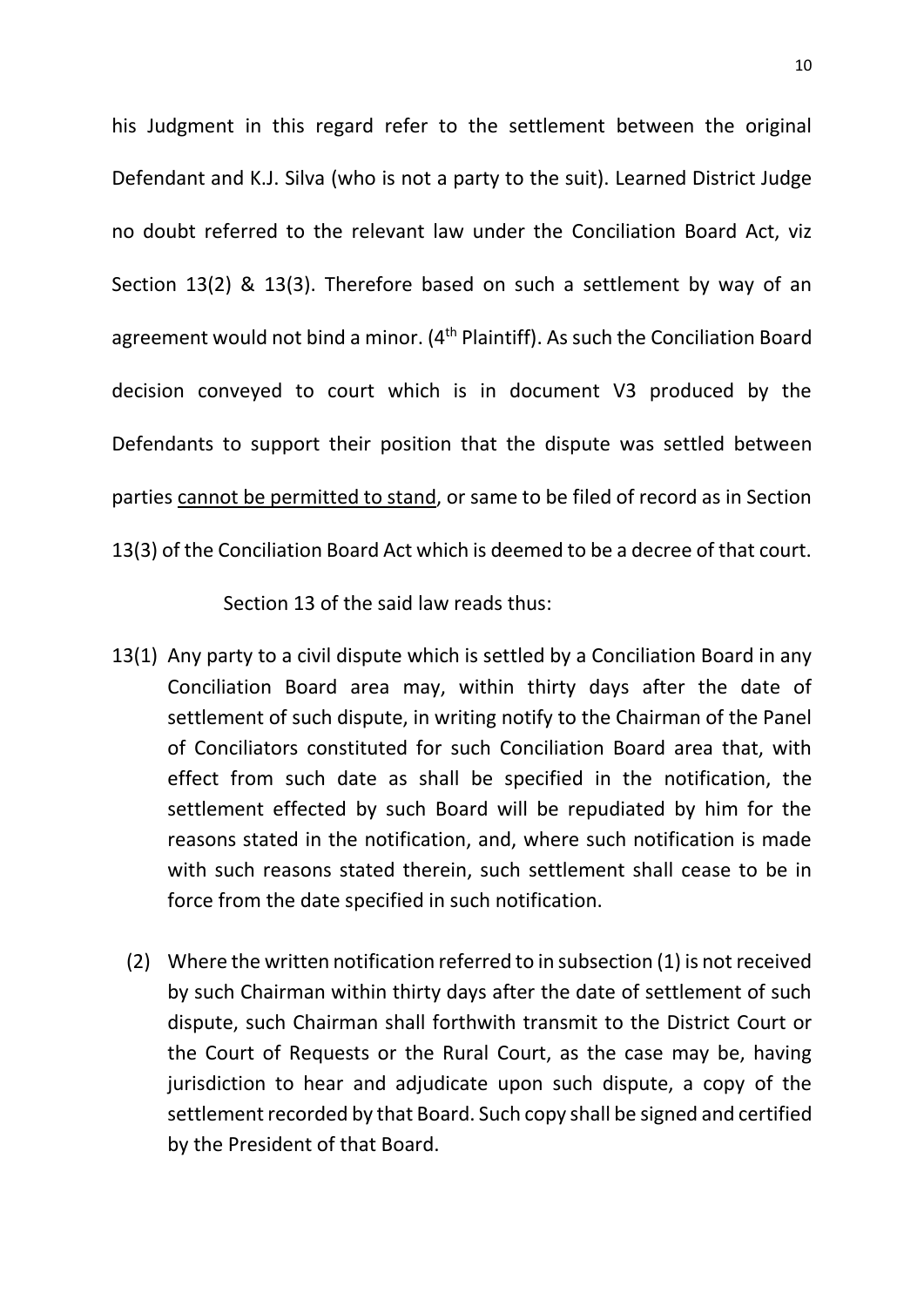(3) (a) Immediately upon the receipt by the District Court or the Court of Requests, as the case may be, of the copy of the settlement referred to in subsection (2), the District Judge or the Commissioner of Requests of that court shall cause such copy to be filed of record in such court. Such settlement shall, with effect from the date of such filing, be deemed to be a decree of that court, and such of the provisions of the Civil Procedure Code as relate to the execution of decrees shall, as far as may be practicable, apply mutatis mutandis to and in relation to such settlement which is deemed to be a decree.

(b) Immediately upon the receipt by the Rural Court of the copy of the settlement referred to in subsection (2), it shall be the duty of the President of such court to file such copy in the records of such court. Such settlement shall, with effect from the date of such filing, be deemed to be a judgment of such court, and such of the provisions of the rules made under section 52 of the Rural Courts Ordinance as relate to the execution of judgments shall, as far as, may be practicable, apply mutatis mutandis to and in relation to such settlement which is deemed to be a judgment.

However documents V1 to V7 produced by the Defendant party do not show that the settlement was filed of record by the District Court or by any other document, filed of record. Even if the Appellant party in the manner they did continue to urge that there is a decree in their favour, it was held in *Somasunderam Vs. Ukku (44 NLR 446); 26 CCW 47. Section 480* applies not only to orders, but to decrees as well. It has been held that where a decree is entered against a minor who is not duly represented by a guardian, he may move to have the proceedings set aside under Section 480 of the Code even after he attains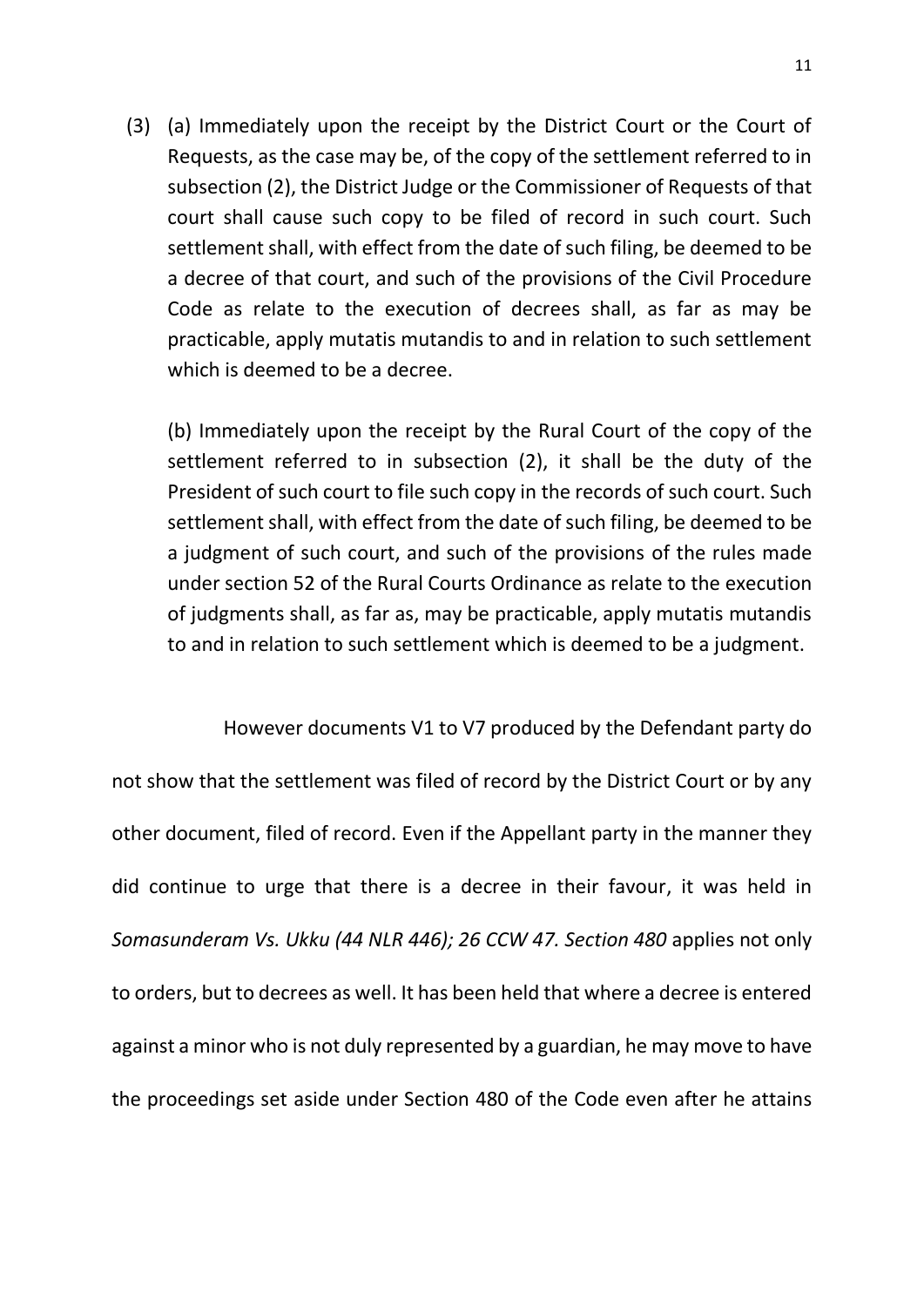majority. Section 480 of the Code enacts that no order to affect a minor not represented.

In the purported settlement of the Attampitiya Conciliation Board which is claimed to be referred to court, the 4<sup>th</sup> Plaintiff who was a minor and a co-owner of land in dispute along with the other 3 Plaintiffs were not parties to the settlement. The minor was not a party or represented by a next friend or guardian for the action at the relevant time, in the manner argued by the Appellants that there was a decree of court. K. Julian Silva transferred the land in dispute on 06.03.1974 to the four Plaintiffs by deed which was accepted by the learned District Judge who pronounced that Plaintiffs have title (vide answers to issue No.  $1 - 9$ ). In fact none of the Plaintiffs were parties in the Conciliation Board application relied upon by the Defendant party. On this question I fully agree with the views expressed by the High Court.

The Appellants states the corpus was partitioned by a settlement of the Conciliation Board (V3/P11). When the case in hand was filed in the original court, 4th Plaintiff was a minor and V3/P11 indicates that the settlement entered, was not between the actual owners. (Guardian of  $4<sup>th</sup>$  Plaintiff in the District Court by that time had transferred the title to property to the four Plaintiffs). Prior to the Conciliation Board agreement, K. Julian Silva parted with title and as such had no status to enter into a settlement on behalf of any other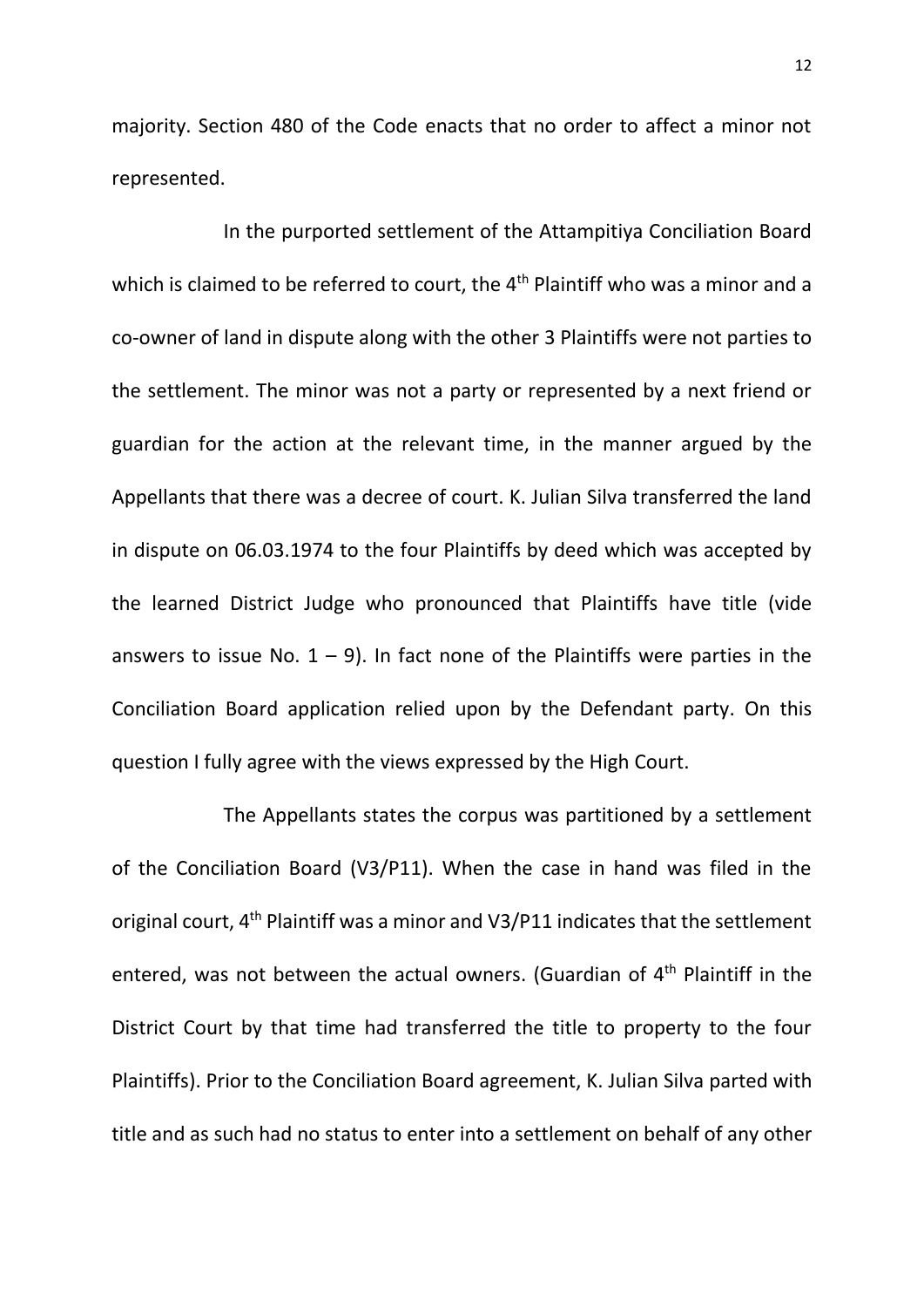Plaintiffs although he was made guardian or next friend of the  $4<sup>th</sup>$  Plaintiff very much later and subsequent to institution of the District Court case in Bandarawela by the Plaintiffs. As such V3/P11 is of no force or avail in law and Plaintiffs are not bound by the settlement between their predecessor in title and the original Defendant. As such a question of repudiation may not arise, though Plaintiff-Respondent rely on document P14 to prove repudiation. In the circumstancesI observe that the learned District Judge was in error in answering issue Nos 14 to 19 incorrectly. In any event issue Nos. 14, 15 & 16 should have been answered in the negative, and the rest of the issues would be consequential to issue No. 14, 15 & 16.

The main question before this court, though the above matters need to be discussed in order to get to the bottom of this case, is whether there was a non-production of a certificate of non-settlement and if so whether nonproduction of same is fatal to maintain the case in hand.

Defendant-Appellant very confidently argue that there was no, non-settlement certificate produced and P14 relied upon by the Plaintiff party relates to some other dispute. Whatever it may be P14 is a certificate of nonsettlement and it discloses a repudiation of the earlier settlement V3. I am unable to accept the position of the Defendant-Appellant that P14 refers to some other dispute. This court cannot be confused on such a submission. It is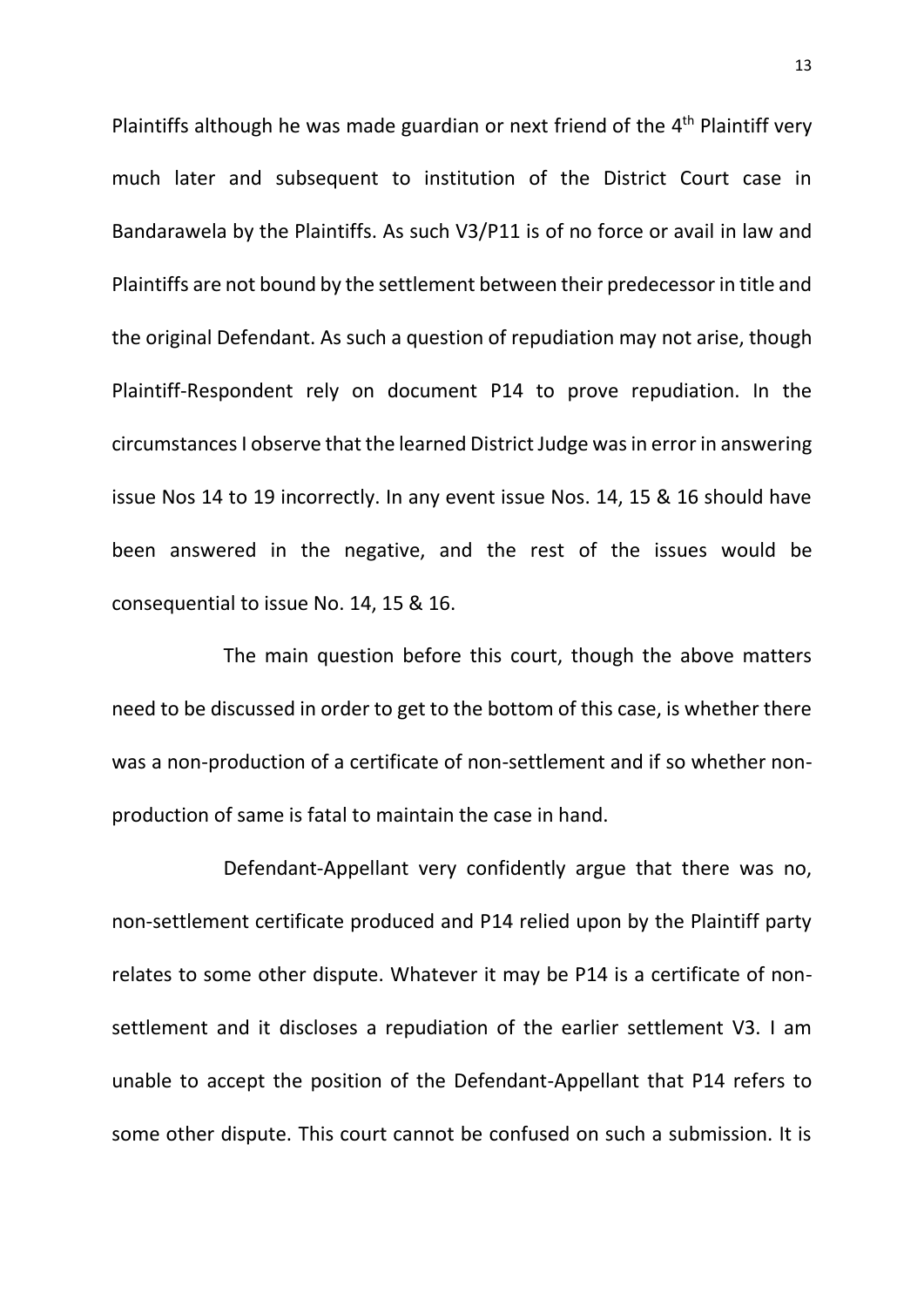evident on perusing all the available documents of the Conciliation Board inclusive of certificates, that it is a land dispute relating to "Neludande Agatha" and ''Penapoth Kumbura". It is a land dispute referring to the above named lands. The certificates and documents relied upon by the Defendant-Appellant  $93$  to  $94b$  (folios 445 – 448) refer to the above mentioned lands. It is the same dispute that arose over and over again between the original Defendant and the father of Plaintiffs, K.J. de Silva.

This was a continuing dispute between the original Defendant and K.J. Silva. Dispute culminated into a cause of action from the date of issuance of non-settlement certificate marked P14, which according to the available material produced at the trial, was before the District Court. When P14 was produced and marked in evidence, there had been no objection to P14 being produced by the Defendant-Appellant. As such it is evidence for all purposes of the law. P14 indicates it is a non-settlement certificate, issued to court as per Section 14 of the conciliation Board law, regarding a complaint by A.M. Punchibanda (original Defendant) against K.J. Silva pertaining to lands described as above i.e Nildande Agatha and Nildande Pennapatha Kumbura, after the survey to separate the lands were done and the refusal of K.J. Silva to partition the land. P14 is dated 20.12.1975. It is further stated in P14 that the dispute had been inquired into on 20.12.1975 but the Board was not successful in settling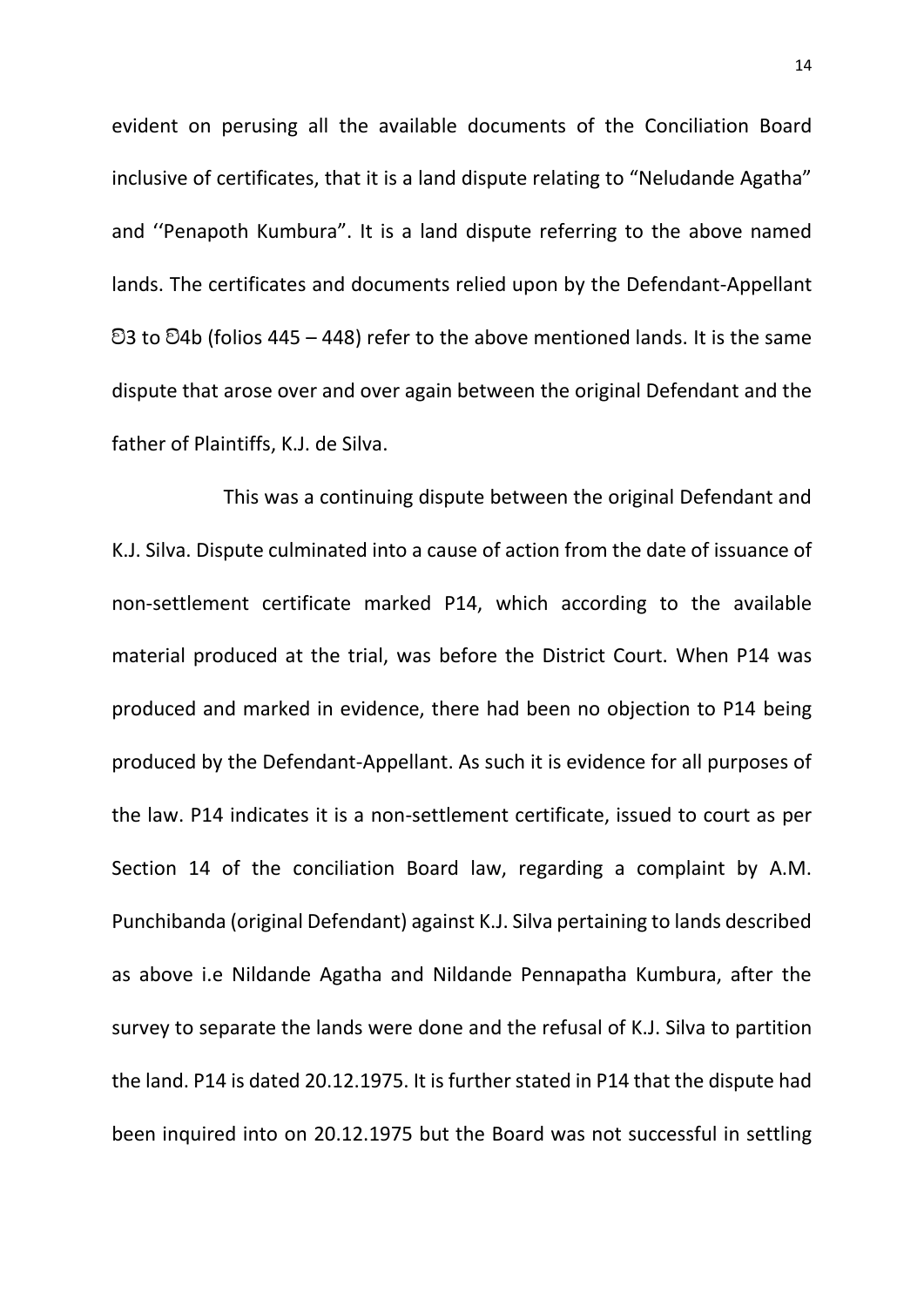the dispute. Having issued such a non-settlement certificate the Board may be functus?

On the other hand Defendant-Appellant did not move court to review issue Nos. 1 to 9 answered in favour of the Plaintiff-Respondent by way of appeal or by any other methods of review. In the appeal only the jurisdictional issue had been considered by the Defendant-Appellant, which the High Court rejected. Further document P13 suggests that there were numerous complaints to the relevant Conciliation Board, by the original Defendant and K.J. Silva and the Chairman of the Conciliation Board in P13 and P13a observes that there is no possibility for the Board to settle the dispute. Having said so the Board had again requested the parties to be present for an inquiry finally on 76.12.11 at 9.00 a.m.

I have to observe that the High Court Judgement at Pg. 7 refers to P13 as stated above but the dates reflected in the Judgment shows a slight difference. Perusal of P13 indicates that a further inquiry was fixed for 11.12.1976. The High Court Judgement also refer to that date, but goes on to state that after inquiry on 11.12.1976, P14 non settlement certificate dated 20.12.1976 was issued. Such a statement looks more probable in keeping with the date reflected in P13. All other documents relied upon by the Defendant-Appellant gives the 1975 date. It is unfortunate that Defendant-Appellant has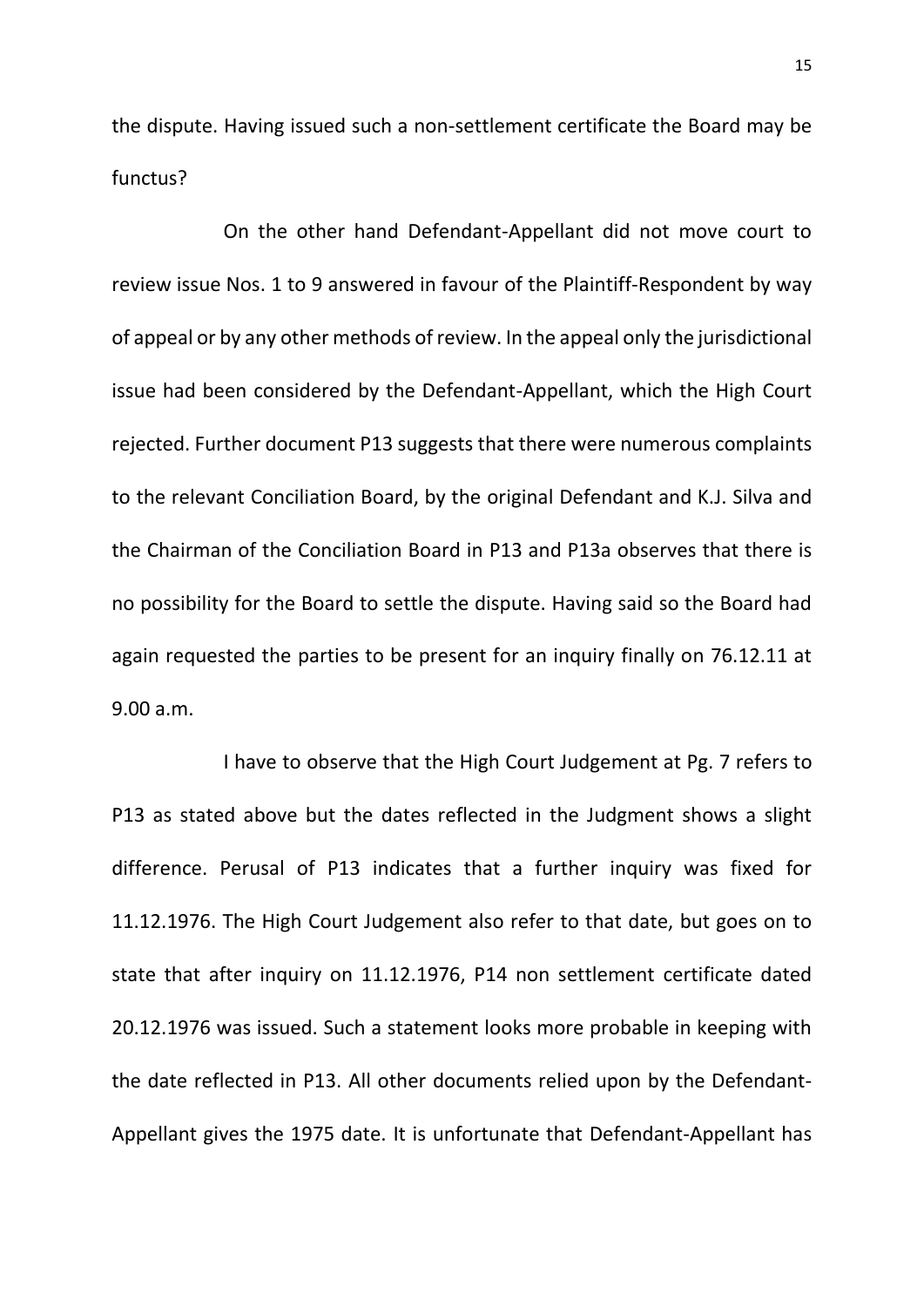not filed the entirety of the Conciliation Board proceedings, before this court but only relies on somewhat illegible documentation. As such certificate P14 is evidence for all purposes of the law, and it cannot be accepted as argued by the Defendant-Appellant that there was no repudiation. Therefore I am of the view that P14 repudiated the settlement in V3. In the absence of material to contradict P14, only conclusion was that V3 was lawfully repudiated by P14 and such a position is acceptable in view of Section 114 of the Evidence Ordinance i.e court may presume that judicial and official acts have been regularly performed.

I have to once again observe that the learned District Judge was in error in answering issue Nos. 14 & 15 and I have to say the same as regards issue Nos. 16 to 19(b).

Document P14 is a certificate of non-settlement which is issued under the Conciliation Board Law. In the manner described in P13 dispute has been a long standing continuing land dispute which remains unsettled. The questions of law referred to this court do not raise a question of Plaintiff's title. In the absence of the record of the Conciliation Board being produced as evidence and failure to lead evidence from a person in authority from the Conciliation Board, to establish the position of Appellant, P14 needs to be acted upon, and accept that settlements relied upon by the Appellant was repudiated.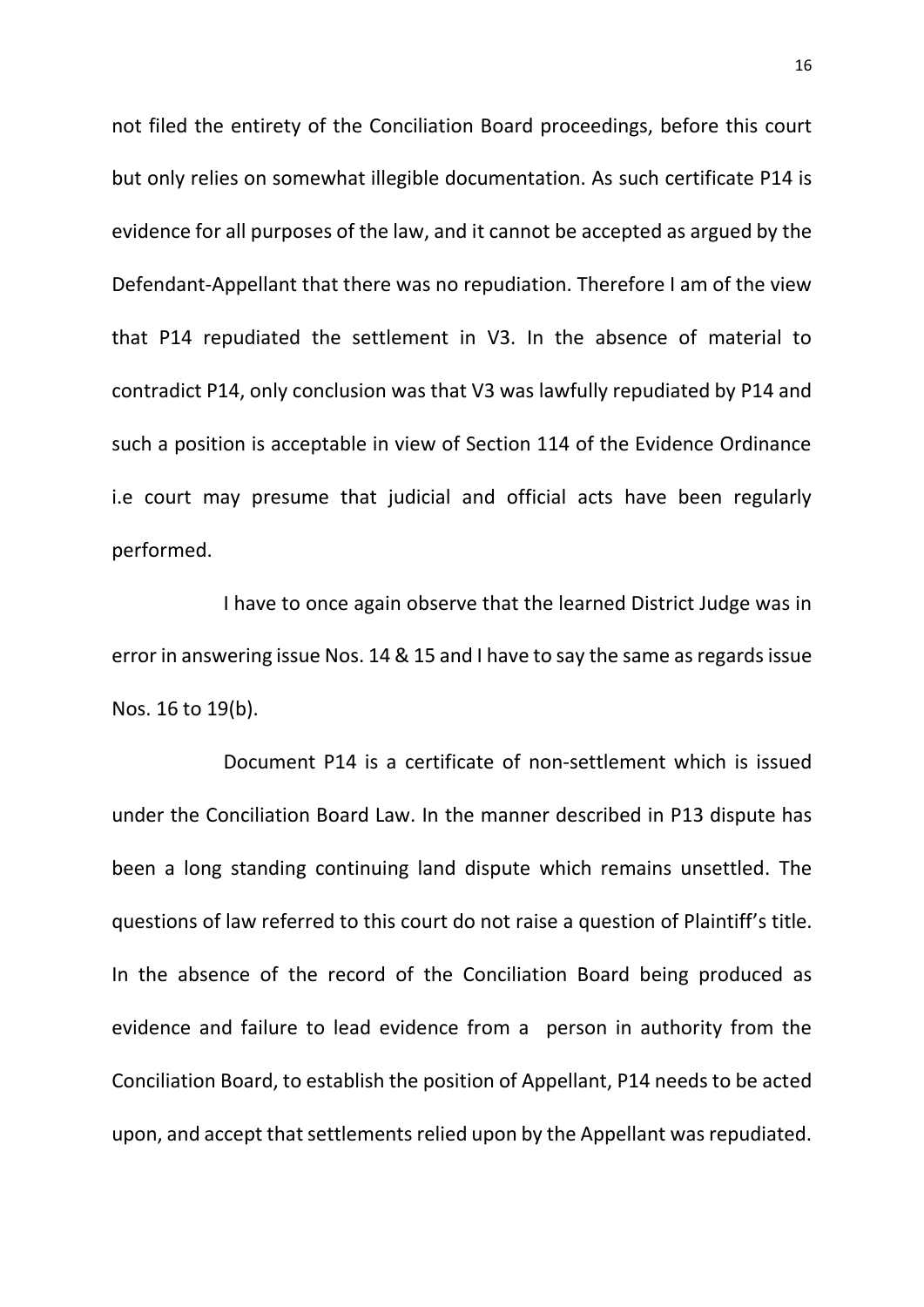If repudiation was not done, Chairman of the Board should transmit the record to the District Court.

In view of above it is necessary to once again look at Section 13 of the Conciliation Board Act. If repudiation has not taken place Chairman of the Board is required to transmit the settlement of record to the District Court (Section 13(2). Was it done in that way, as evidence does not clearly reveal so. If any such communication is received a settlement would have to be filed of record and the settlement would be deemed to be a decree of court (Section 13(3)) VI to V7 being documents of the Defendants does not give a clear indication that a settlement was filed of record. Even if it was filed the so called settlement was entered not between Plaintiffs and Defendants but between K.J. Silva who parted with tittle and the original Defendant. Such a decree or settlement is of no force or avail in law. In these circumstances P14 and Plaintiff's position is fortified and more probable.

It is also necessary to comment on the following matters before I proceed to answer the question of law raised before the Supreme Court. Pleadings both plaint and answer according to submissions of parties were filed in or around 1978/1979 (under law No. 25 of 1975) and the amended answer filed on 14.06.1990. Trial commenced with framing of issues on 06.10.1993, and in fact leading of evidence commenced on 03.04.1995. By the time trial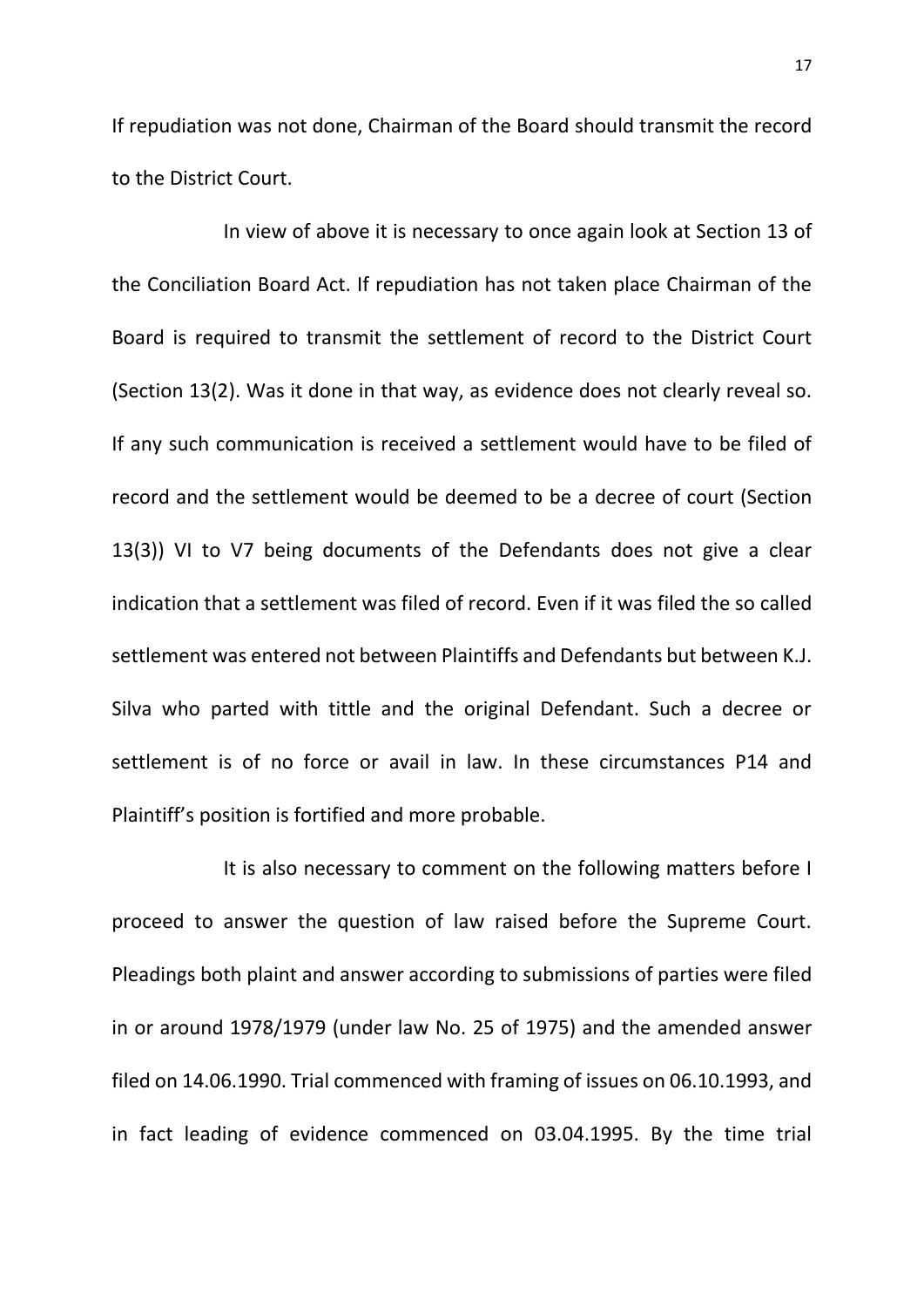commenced, the Administration of Justice Law No. 25 of 1975 was repealed, and the Civil Procedure Code was in operation. None of the parties addressed court on this point, and on transitional provisions, nevertheless the main question to be decided in this appeal proceeded on a jurisdictional issue which in fact emanates from the provisions of the Conciliation Board Act (now repealed and replaced by the Mediation Board Act). I note that the case cited by the learned High Court Judge in the Judgment of the High Court, *Arnolis Vs. Hendrick 75 NLR 532* cannot be ignored so easily or consider it to be irrelevant as the Defendant Appellant argued. In the said case it was held by *H.N.G. Fernando C.J*

"An action for partition of land can be instituted without the production of the certificate from a Conciliation Board which is referred to in section 14(1) of the Conciliation Boards Act.

This dicta is very important, as the Judgment was delivered during the period the Conciliation Board Act was in operation.

Pg. 533 of the said Judgment and 534 reads as follows.

For practical purposes, a decision that s. 14 of the Conciliation Boards Act applies to partition actions will lead to absurdities which Parliament could not have intended or tolerated.

Let me take for example an instance in which one co-owner of a land, who is in possession of a lot on the east of the land, has a dispute with the owner of the neighbouring land concerning the boundary between the two lands or concerning a claim by the neighbouring, owner to a right of way. Could Parliament have reasonably intended that the existence of this dispute derogated from the right of any other coowner of the land to seek a sale or partition, even if he is unaware of the dispute or even if he concedes the claim of the neighbouring owner?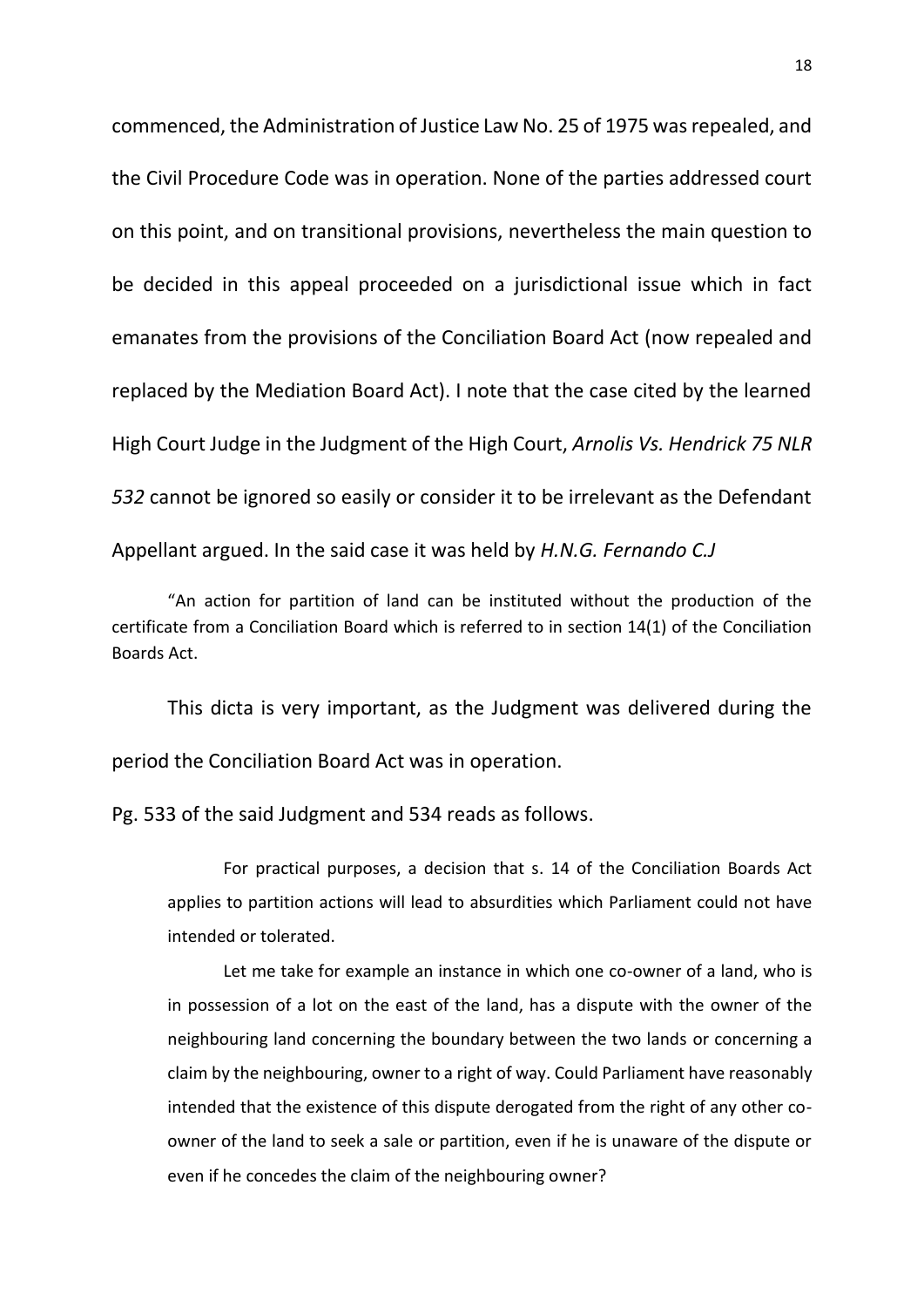The purpose of the Conciliation Boards Act is to secure that disputes are settled as far as possible by the method of conciliation. Let me suppose therefore, that in the example which I have taken the dispute between one co-owner of a land and the owner of the neighbouring land is settled by a Conciliation Board, and the settlement declares that the boundary is that claimed by the neighbouring owner, or that the neighbouring owner does have a right of way. According to the provisions of the Conciliation Boards Act, a Court will then be bound to give effect to the terms of this settlement, despite the fact that only one co-owner was a party before the Conciliation Board. I cannot think that Parliament intended any such absurdity or injustice.

The purpose of the Partition Act is to authorise a Court to enter a decree *in rem* declaring the ownership of allotments of land binding on all persons, subject only to certain narrow limitations. Such a decree cannot be entered unless the Court is satisfied that no person who is not a party has any right or interest in the land. If then, it is correct that a Conciliation Board does have jurisdiction to settle a dispute as to co-ownership, and that such a settlement will bind a Court of Law, the Court will be compelled to enter a decree for partition in terms of the settlement before the Board, despite knowledge or suspicion that proceedings were taken before the Board with a view to defeating the rights of persons who were not parties to the settlement.

The above dicta in no uncertain terms suggest that a partition suit can be instituted without a Conciliation Board Certificate. The Conciliation Board Certificates relied upon by the Defendant-Appellant seems to proceed on the basis of partitioning the land in dispute "පොපොත කුඹුර හා නෙථදණ්ඩ අගත කුඹුර බෙදා පහත සදහන් අන්දමට බෙදා වෙන්කර ගැනීමට එකග වුහ". (vide V3, V4, V4& & V4&z). The dispute referred to the Conciliation Board was a land dispute. The members of the Conciliation Board may not be lawyers or persons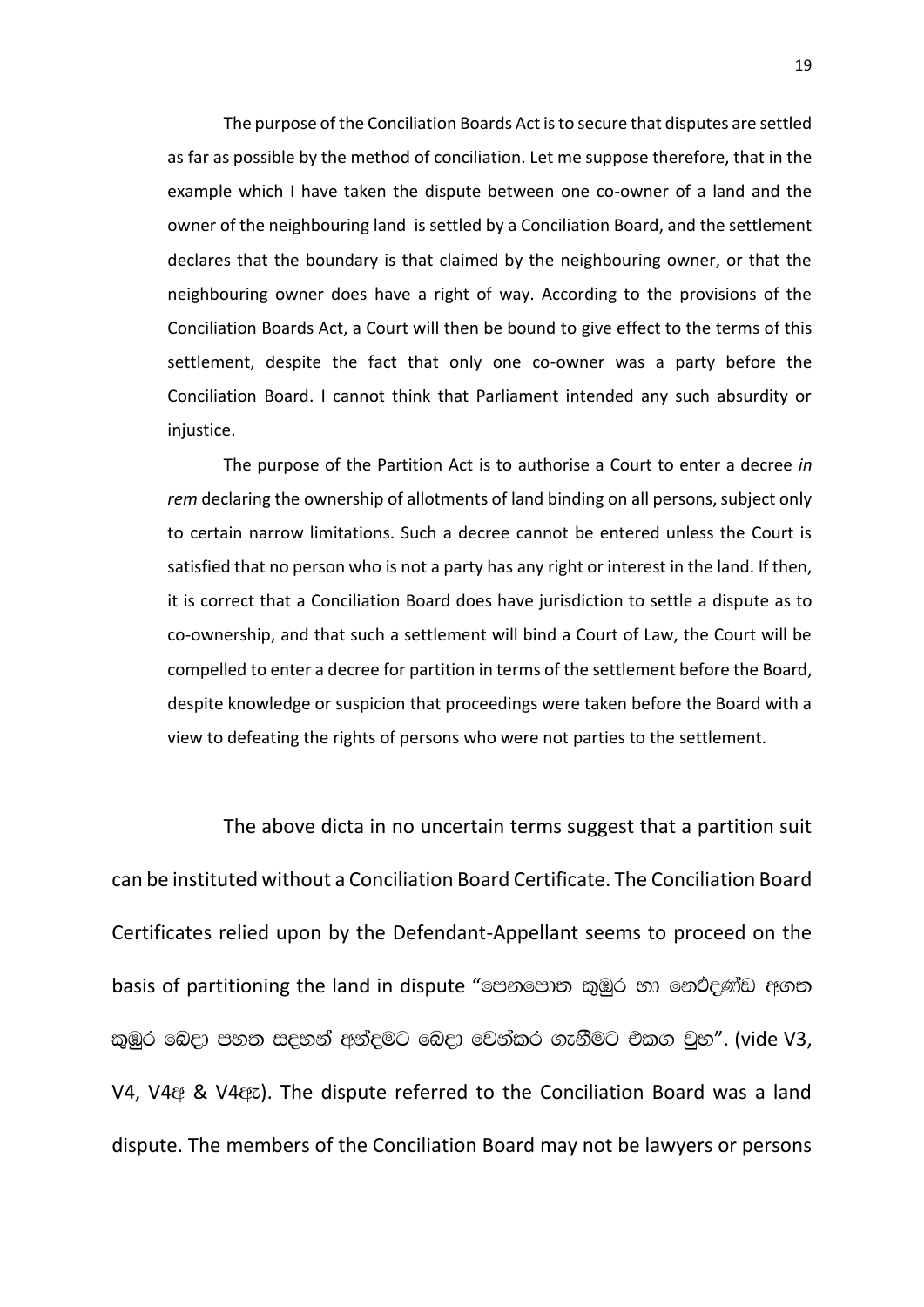with knowledge of land law. On the other hand setting up of Conciliation Boards and Mediation Boards, by the legislature was to ease the burden of litigants and in a way to avoid prolonged court procedure, and pave the way to settle not so complex or complicated disputes between parties. Therefore it may have been open to hear further arguments on this aspect by learned counsel on either side. There is nothing definite on this point, as there was no attempt by either counsel to address court on this aspect on the date of hearing. It became necessary for this court to consider same as the record before us indicates so and reference made by the High Court Judge to the above Judgment of *H.N.G. Fernando C.J*

I would answer the substantial questions of law as follows:

(1) No – The High Court no doubt considered the dicta in R. Arnolis Vs. Hendrick which deals with an important question i.e partition of land can be instituted without the production of the Conciliation Board Certificate. The purported certificates produced by the Appellants suggest partitioning of lands (P3/P11). Learned District Judge merely accepts the settlement and entered decree. There is nothing to indicate that the learned District Judge examined the settlement and decided to enter decree as a valid decree of the District Court as per the Provisions of Chapter XX of the Civil Procedure Code and or Section 466 of the Administration of Justice (Amendment) Act No. 25 of 1975 and or Section 13(3) of the Conciliation Board Act. Nor did the learned District Judge consider whether the settlement was between parties to the suit.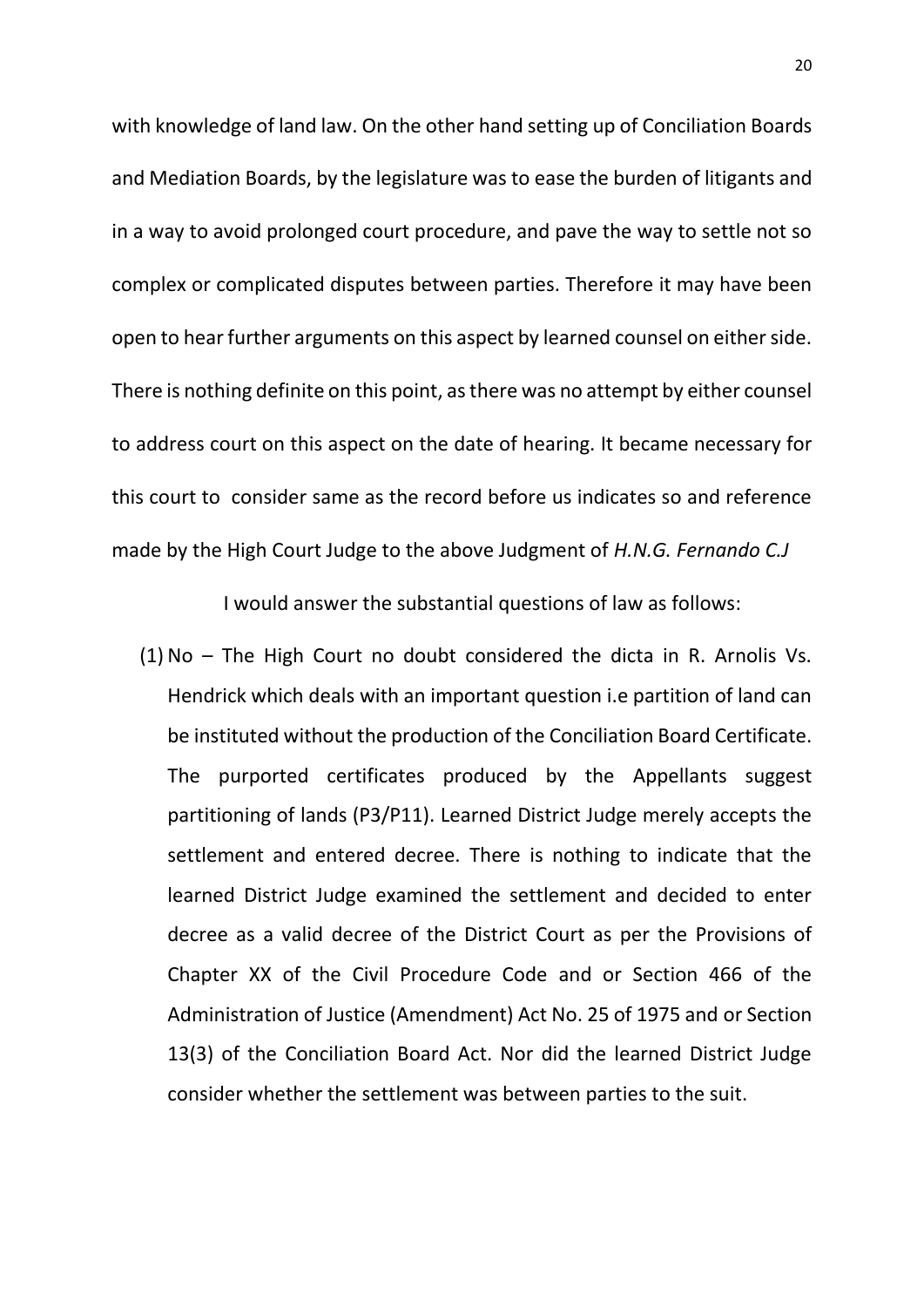If the so called Decree was a Partition Decree, a Conciliation Board Certificate is not essential or a pre-requisite in view of Arnolis Vs. Hendrick. Partition Decree would bind the parties and the whole world. If the decree in question is merely a decree in a land dispute, still it cannot bind the parties to the suit as they were not parties to a settlement before the Board.

- (v) No There is no misdirection since evidence was led and non-settlement certificate was produced and marked P14 which remains as evidence.
- (vi) No Trial Judge has not properly examined the question of jurisdiction and or considered whether a settlement was entered between parties to the suit.
	- (vii) No and (viii) No

The additional question raised by the learned President's Counsel are also answered in favour of the Plaintiff-Respondents.

- (i) P14 is evidence for all purposes of the law, as such trial Judge could not have answered that question in the affirmative. There was no settlement between the party to the suit.
- (ii) No. Defendants cannot challenge the maintainability of the action.

I affirm the conclusion of the High Court Judgment. It is possible to fault any Judgment delivered by a court of law, and the Apex Court need to concentrate only on the real issues between parties, and the substantial questions of law raised in the appeal to ensure justice is done. Plaintiff party never entered into a settlement with the Defendants. Even the so called settlement entered never reached finality as document P13 indicates it was a